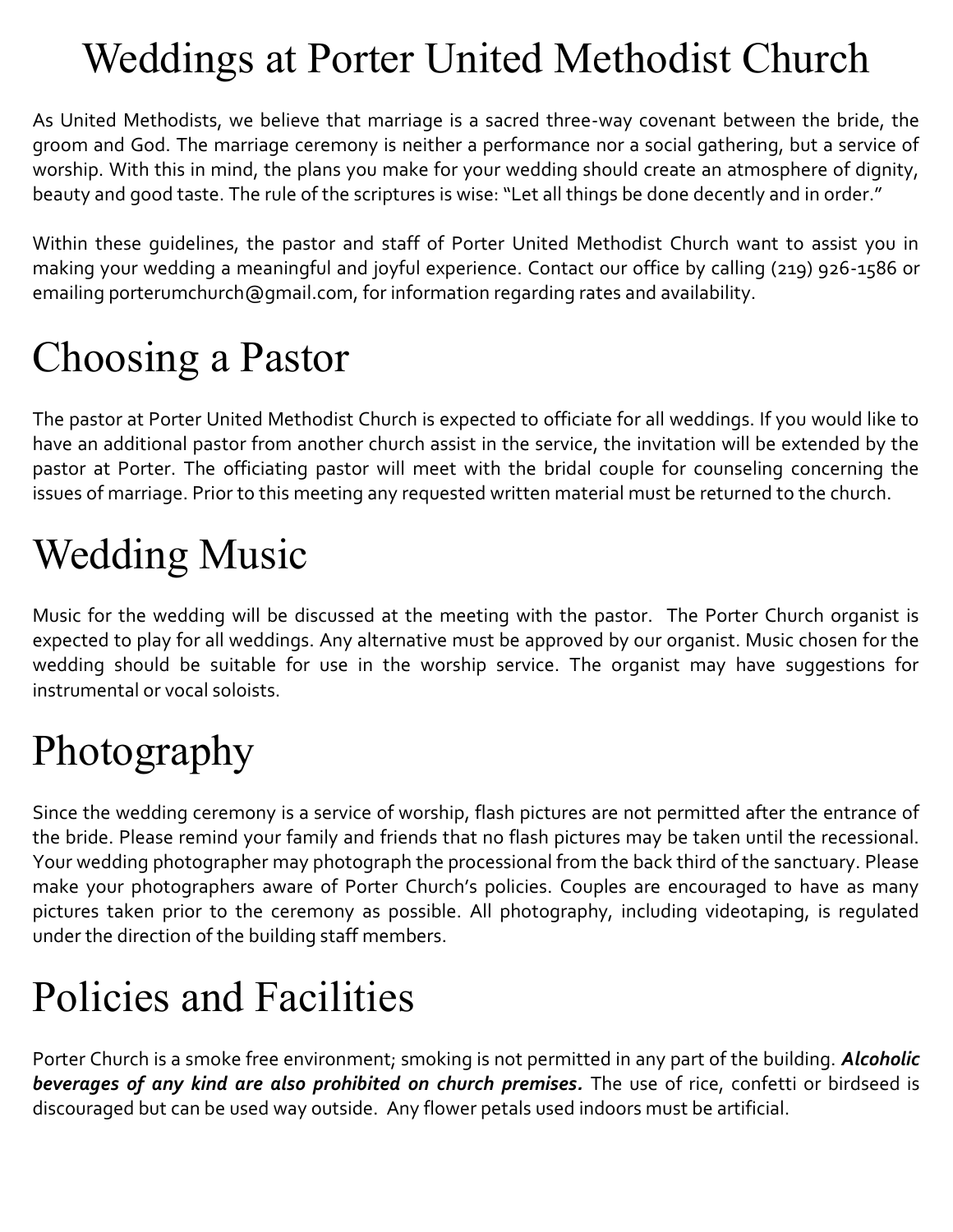# Seating

The sanctuary can seat approximately 250 guests.

### Rehearsal

Rehearsal times will be scheduled with the pastor. Usually, the rehearsal is held on the evening before the wedding. Please arrive promptly so the rehearsal may begin on time. It will last approximately one hour. All persons involved in the ceremony should be present for the rehearsal. This includes parents as well as the wedding party.

#### Flowers and Decorations

No decorations will be allowed which would obscure the central symbol of the Christian faith, the cross. Decorations may not use nails, tacks, or wire on walls or woodwork. Pew bows may be attached with large rubber bands, elastic ribbon, or our plastic clamps.

The center aisle must be left open for the seating of guests. Aisle runners are available from your florist. The center aisle is 75 feet long. There are 19 pews on each side of the sanctuary.

There are two 7-branch at the church. Candles need to be provided by the bride and groom and need to be dripless. If a Unity candle is to be used in the ceremony, the couple is expected to supply it and the two lighting tapers.

All decorations should be removed after the wedding that day since the sanctuary will be used the next morning. Flowers are appreciated if left for the Sunday worship services. Please make such arrangements in advance with the pastor

#### Indiana Marriage Laws

The legal age for marriage without parental consent is 18 for both male and female. At age 17, parental consent is required. Both applicants must present proof of birth date. Applicants, age 22 and under, MUST present a birth certificate. Applicants, age 23 and over, may present a valid driver's license or other state issued ID with date of birth and current address. If address is incorrect, provide a current utility bill (water, cable, NIPSCO) or mortgage or lease papers with your name and current address.

The marriage license must be obtained from the County Clerk's office (both persons to be married must go to the office): Valparaiso - Records Dept., 2nd Floor of the Porter Co. Courthouse, 155 Indiana Avenue, Valparaiso, IN 46383. Hours: 8:30 am - 4 pm, Monday – Friday. (If both applicants are out-of-state residents, they must apply for a license in the county in which they are to be married.)

The cost of the license is \$18 (cash) per couple if Indiana residents; \$60 for out-of-state residents. The license is valid for 60 days.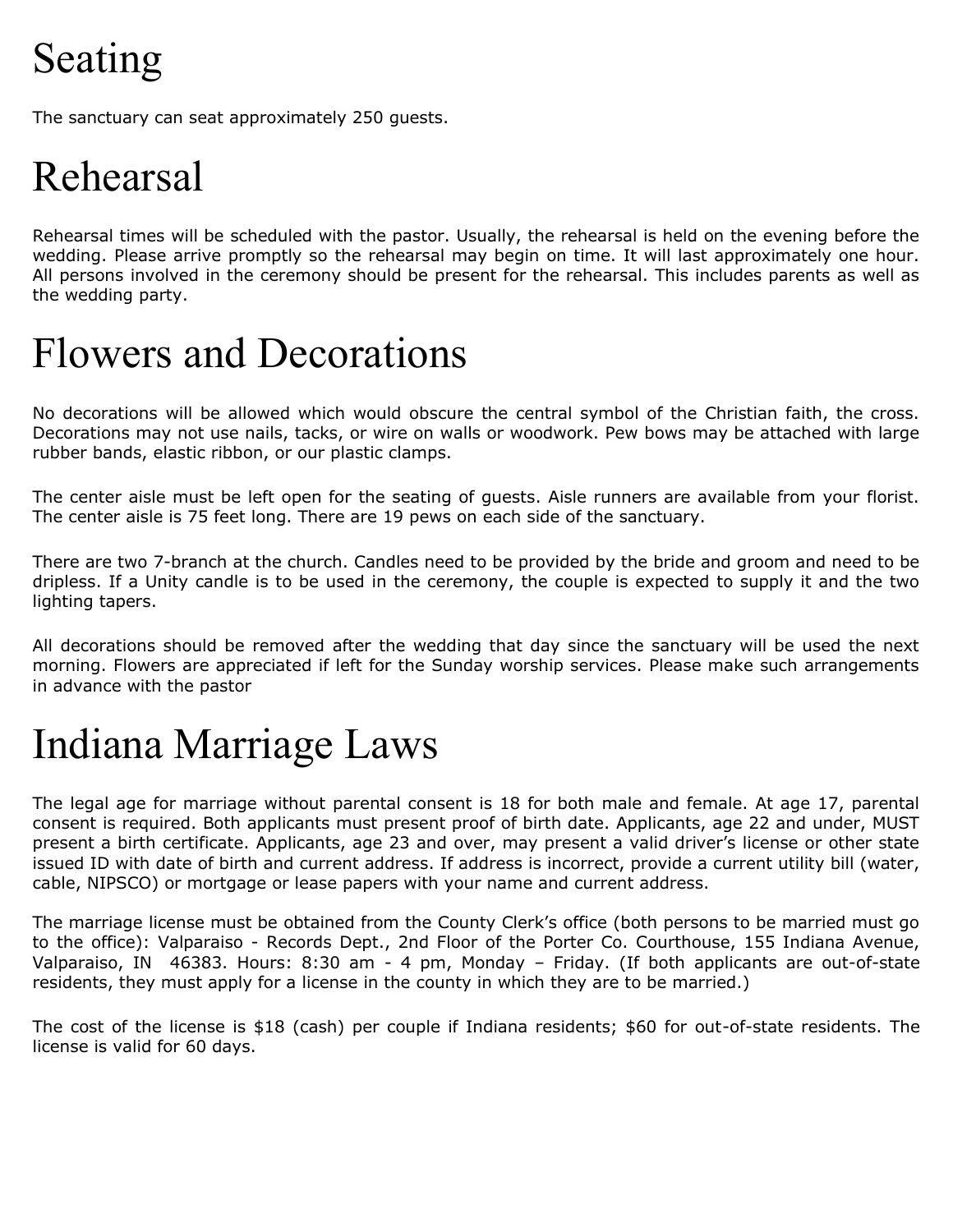Application for Nedding to be held at Porter United Methodist Church

Bride's Name:

| Address:       |  |
|----------------|--|
|                |  |
|                |  |
| Email Address: |  |
| Groom's Name   |  |
| Address        |  |
|                |  |
|                |  |
|                |  |

Email Address: